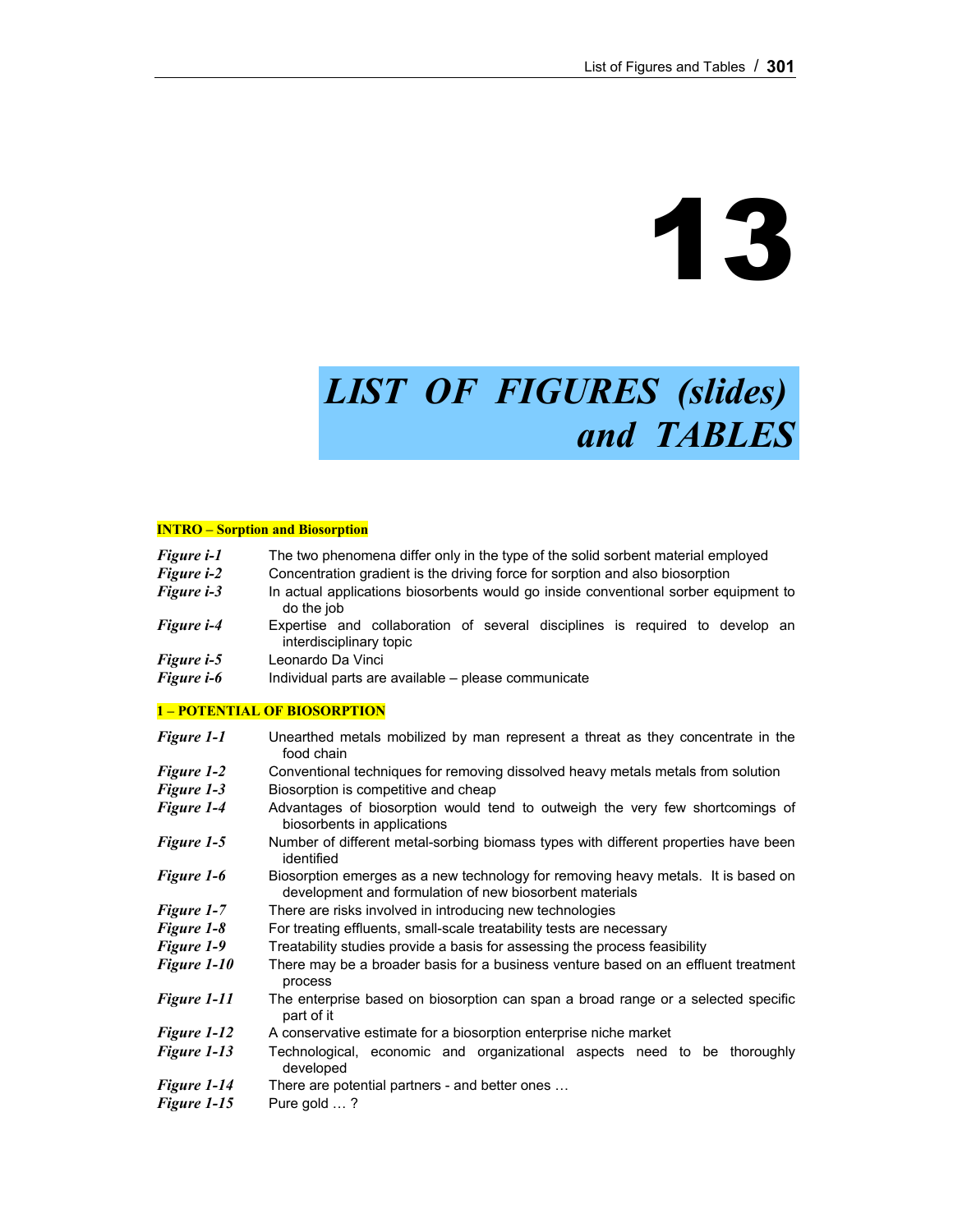# **2 – BIOSORPTION R&D**

| <b>Figure 2-1</b>  | Biosorption has a promise, particularly enormous in environmental applications                                                                                                                                                                            |  |  |  |  |
|--------------------|-----------------------------------------------------------------------------------------------------------------------------------------------------------------------------------------------------------------------------------------------------------|--|--|--|--|
| Figure 2-2         | Application areas for biosorption clean-up                                                                                                                                                                                                                |  |  |  |  |
| Figure 2-3         | Screening for new biosorbents is essential                                                                                                                                                                                                                |  |  |  |  |
| Figure 2-4         | Using waste microbial biomass for preparing new biosorbents is particularly<br>advantageous                                                                                                                                                               |  |  |  |  |
| Figure 2-5         | Promising biosorbents have been reported                                                                                                                                                                                                                  |  |  |  |  |
| Figure 2-6         | Use common sense when looking for biosorbent materials: They have to be sorbing<br>well, inexpensive, easily available, processed and used in a process.<br>Understanding the biosorption mechanism makes it easier to look for high-sorbing<br>analogues |  |  |  |  |
| <b>Figure 2-7</b>  | Biosorption is a relatively new and developing field                                                                                                                                                                                                      |  |  |  |  |
| Figure 2-8         | Some advice for screening                                                                                                                                                                                                                                 |  |  |  |  |
| Figure 2-9         | Equilibrium sorption is the basis for <b>SCREENING</b>                                                                                                                                                                                                    |  |  |  |  |
| Figure 2-10        | Preliminary sorption tests should be carried out with good understanding of sorption<br>equilibrium principles - they are explained in Chapter 6.1                                                                                                        |  |  |  |  |
| Figure 2-11        | Advance from simple to more complex sorption systems. There are practically NO<br>"single-metal systems" - there are always other ions in solution !                                                                                                      |  |  |  |  |
| Figure 2-12        | Electronmicrographs of different patterns of uranium (a) [38], and thorium (b) [37]<br>deposition in the cell wall of Rhizopus arrhizus fungus at pH 4 (electron-dense<br>dark areas)                                                                     |  |  |  |  |
| Figure 2-13        | Equilibrium contact experiments lead to establishing a series of "final concentrations"<br>and corresponding (calculated) "uptakes" - serving as a basis for the sorption<br>isotherm plot that, in turn, serves as the basis for the isotherm plot       |  |  |  |  |
| Figure 2-14        | Comparing sorbents A and B through the sorption isotherm plot. In this case, in the<br>low-concentration region A is better, then B is better.<br>Only in simpler cases, would one isotherm as a whole lie above the other                                |  |  |  |  |
| Figure 2-15        | <b>ADSORPTION</b> capacity is examined first                                                                                                                                                                                                              |  |  |  |  |
| Figure 2-16        | Studying biosorption systems                                                                                                                                                                                                                              |  |  |  |  |
| Figure 2-17        | Standard procedure for evaluating simple sorption systems - it is detailed in Chapter<br>6                                                                                                                                                                |  |  |  |  |
| Figure 2-18        | Fixed-bed column is the most effective and common sorption process arrangement                                                                                                                                                                            |  |  |  |  |
| Figure 2-19        | The sorption column behavior is complex                                                                                                                                                                                                                   |  |  |  |  |
| Figure 2-20        | Batch or CSTR contactor-reactor                                                                                                                                                                                                                           |  |  |  |  |
| Figure 2-21        | Opposite to the uptake (sorption),<br><b>DESORPTION</b> leads to regeneration of the<br>sorbent and to the eventual recovery of sorbate                                                                                                                   |  |  |  |  |
| Figure 2-22        | Things to watch for when looking for a suitable solution to elute the sequestered<br>sorbate (metal)                                                                                                                                                      |  |  |  |  |
| Figure 2-23        | The sorbate is released at lower pH of the sorption system. Acid wash could thus be<br>used for (metal) desorption                                                                                                                                        |  |  |  |  |
| <b>Figure 2-24</b> | Concentration of the sorbate in the effluent eluate is important for its further recovery<br>(or disposal)                                                                                                                                                |  |  |  |  |
| Figure 2-25        | Biosorbent Solids to eluting Liquid ratio (S/L) is of importance to overall process<br>effectiveness too                                                                                                                                                  |  |  |  |  |
| Figure 2-26        | Complete sorbent regeneration may take two or more operations, usually "in situ" in<br>the column                                                                                                                                                         |  |  |  |  |
| Figure 2-27        | Understanding the MECHANISM of (bio)sorption is important even for very practical<br>reasons                                                                                                                                                              |  |  |  |  |
| Figure 2-28        | Chemical binding as well as physical deposition of microprecipitates may be taking<br>place                                                                                                                                                               |  |  |  |  |
| Figure 2-29        | The predominant active binding site depends on solution conditionsconditions -<br>e.g. solution pH affects their availability                                                                                                                             |  |  |  |  |
| Figure 2-30        | In <b>MODELING</b> - advanced scientific approach aids in understanding<br>the<br>phenomenon and in developing biosorption for applications                                                                                                               |  |  |  |  |
| Figure 2-31        | Process modeling is sophisticated and should be done very pragmatically                                                                                                                                                                                   |  |  |  |  |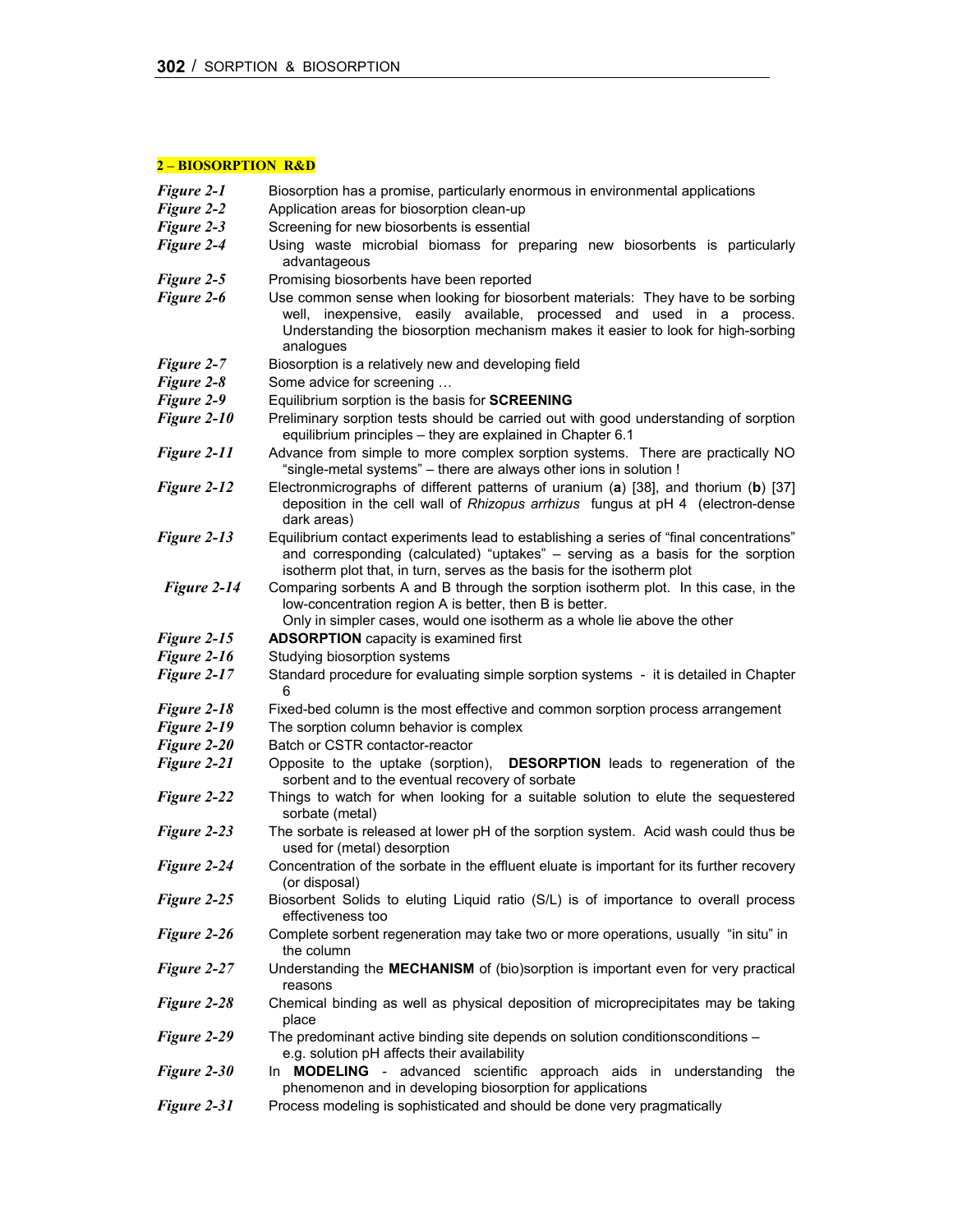| Figure 2-32 | Contemporary molecular modeling software is extremely powerful and can be very<br>useful                                                     |  |  |  |  |
|-------------|----------------------------------------------------------------------------------------------------------------------------------------------|--|--|--|--|
| Figure 2-33 | <b>GRANULATION</b> is an essential 'process development' type of work essential for<br>flow-through column sorption applications and studies |  |  |  |  |
| Figure 2-34 | Laboratory R&D on biosorbent granulation presents logistical challenges                                                                      |  |  |  |  |
| Figure 2-35 | Different biomass types require different 'pre-processing' after which the sorption<br>performance has to be always tested                   |  |  |  |  |
| Figure 2-36 | The gel of biosorbent itself or the entrapping gel may be relatively "transparent" for<br>small species of the sorbent (like metal ions)     |  |  |  |  |
| Figure 2-37 | In process development work it is mandatory to keep in mind the feasibility of the<br>WHOLE sorption process as it is applied                |  |  |  |  |
| Figure 2-38 | Correspondingly, there is a number of different process aspects to be optimized.<br>Some may be more important than others                   |  |  |  |  |
| Figure 2-39 | Different areas of the project can benefit most from specific scientific disciplines                                                         |  |  |  |  |
| Figure 2-40 | Challenges for chemistry and biochemistry                                                                                                    |  |  |  |  |
| Figure 2-41 | Process engineering will have to develop the process with its 2 types of pilots                                                              |  |  |  |  |
| Figure 2-42 | Seaweeds can becollected wild or 'sea-farmed'. Some brown kelp can grow almost<br>25 cm/day                                                  |  |  |  |  |
| Figure 2-43 | (R&D) More detailed discussion of granulation procedures and processing<br>is in Chapter 9                                                   |  |  |  |  |
| Table 2-1   | Biosorbent uptake of metals by microbial biomass - partial compilation                                                                       |  |  |  |  |

# **3 – BIOSORPTION MECHANISM**

| Figure 3-1        | Microbial metal accumulation has been known for decades. Biosorption adds a new<br>challenge and dimension to the phenomenon.                     |  |  |  |  |
|-------------------|---------------------------------------------------------------------------------------------------------------------------------------------------|--|--|--|--|
| <b>Figure 3-2</b> | While any or combination of these metal sequestering mechanisms may be active,<br>ion exchange often dominates.                                   |  |  |  |  |
| Figure 3-3        | Binding by complexation                                                                                                                           |  |  |  |  |
| <b>Figure 3-4</b> | Example of copper complexation                                                                                                                    |  |  |  |  |
| Figure 3-5        | Complex formation - stoichiometric relationships                                                                                                  |  |  |  |  |
| Figure 3-6        | Some coordinating groups                                                                                                                          |  |  |  |  |
| Figure 3-7        | Common chemical groups amenable to hydrogen replacement                                                                                           |  |  |  |  |
| Figure 3-8        | The principle of ion exchange                                                                                                                     |  |  |  |  |
| Figure 3-9        | The principle of adsorption                                                                                                                       |  |  |  |  |
| Figure 3-10       | With microprecipitation the sorbate is deposited in clusters and filtration may gain<br>predominance                                              |  |  |  |  |
| Figure 3-11       | Knowledge is important!                                                                                                                           |  |  |  |  |
| Figure 3-12       | As biosorption is mainly by ion exchange, different types of (bio)sorbents are<br>required                                                        |  |  |  |  |
| Figure 3-13       | There are three major ways how pH can influence metal biosorption                                                                                 |  |  |  |  |
| Figure 3-14       | lonic strength suppresses the primary uptake                                                                                                      |  |  |  |  |
| Figure 3-15       | Example of Cr-V interference                                                                                                                      |  |  |  |  |
| Figure 3-16       | Sorption binding forces                                                                                                                           |  |  |  |  |
| Figure 3-17       | Competition in ion exchange can be used to drive the desorption process – mainly<br>with protons. Beware of studying desorption in a batch mode ! |  |  |  |  |
| Figure 3-18       | Adsorption and microprecipitation                                                                                                                 |  |  |  |  |
| Figure 3-19       | Instrumental analyses helpful in investigating biosorption deposition of metals                                                                   |  |  |  |  |
| Figure 3-20       | Alginate has carboxyl groups on its monoblocks:<br>M - manuronic and G- guluronic acids                                                           |  |  |  |  |
| Figure 3-21       | Examples of FTIR spectra of Fe-loaded Sargassum biomass [20]                                                                                      |  |  |  |  |
| Figure 3-22       | The overall structure of the carboxyl group bound to metal (M) in a chelating form                                                                |  |  |  |  |
| Figure 3-23a      | FTIR analyses of blank and Cr-loaded AWUS biosorbent (top curve)                                                                                  |  |  |  |  |
| Figure 3-23b      | FTIR spectrum of pure chromium trioxide                                                                                                           |  |  |  |  |
| Figure 3-24       | FTIR spectra of blank AWUS and V-loaded AWUS biosorbent (top curve)                                                                               |  |  |  |  |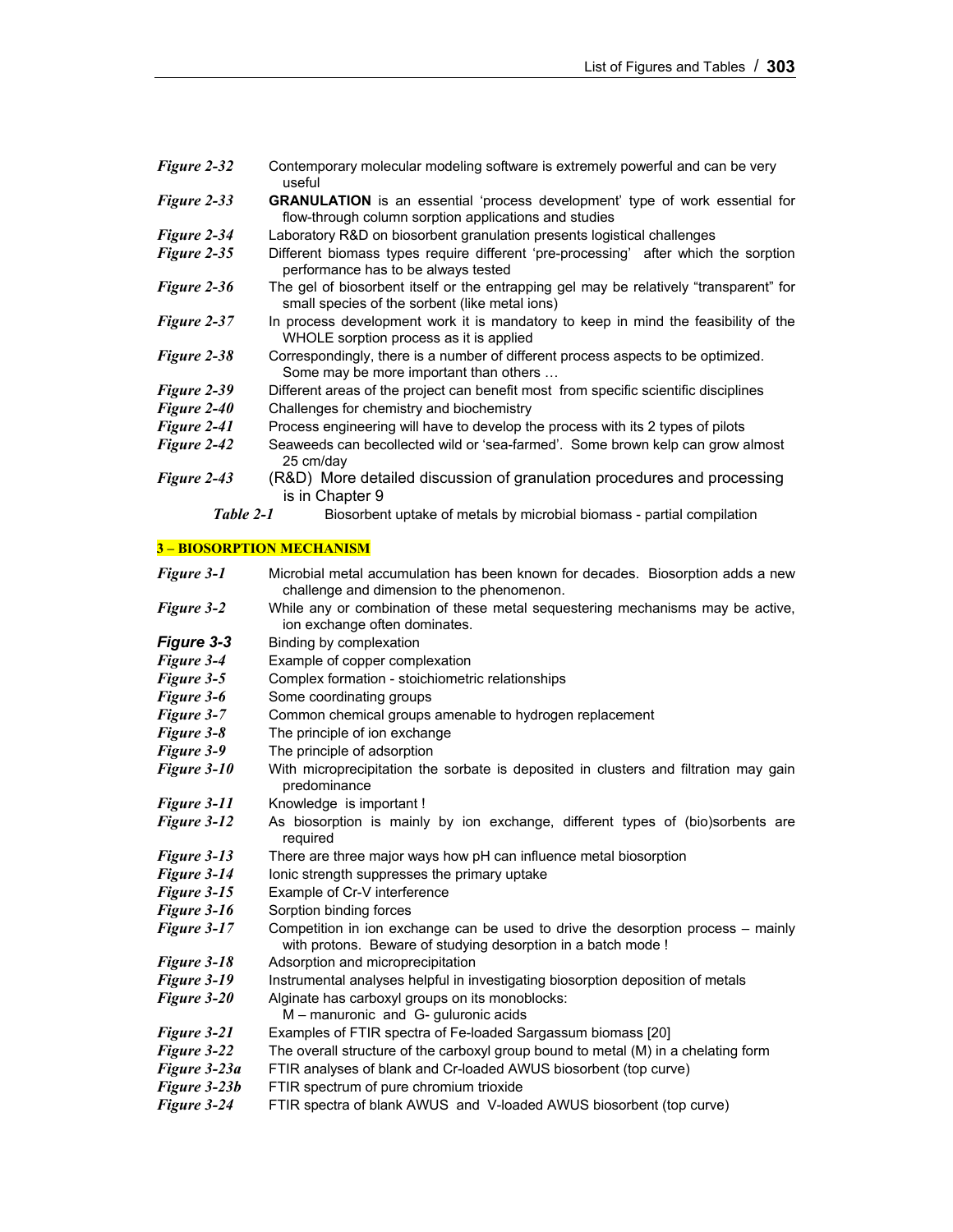| Figure 3-25        | FTIR spectra of Au-loaded AWUS biosorbent                                                                                                                                                                                                       |  |  |  |  |  |
|--------------------|-------------------------------------------------------------------------------------------------------------------------------------------------------------------------------------------------------------------------------------------------|--|--|--|--|--|
| Figure 3-26        | Schematic concept of anion binding on chitin-based biosorbent                                                                                                                                                                                   |  |  |  |  |  |
|                    | Table 2.1<br>Fundamentals of sorption methods                                                                                                                                                                                                   |  |  |  |  |  |
| Table 2.2          | Major binding groups for biosorption                                                                                                                                                                                                            |  |  |  |  |  |
| Table $2-3$ :      | Carboxyl stretching frequencies for different forms of Sargassum biomass                                                                                                                                                                        |  |  |  |  |  |
|                    | <b>Table 2-4 (3.3.1. 1)</b> [58] <b>Cr</b> adsorption by AWUS: Summary of FTIR spectral data (cm <sup>-1</sup> )                                                                                                                                |  |  |  |  |  |
|                    | <b>V</b> adsorption by AWUS: Summary of FTIR spectral data $\text{cm}^{-1}$ )<br>Table $2-5$ (3.3.1.)                                                                                                                                           |  |  |  |  |  |
|                    |                                                                                                                                                                                                                                                 |  |  |  |  |  |
|                    | <b>4 - BIOSORPTION OF METAL IONS</b>                                                                                                                                                                                                            |  |  |  |  |  |
| Figure 4-1         | Categories of metals of interest for biosorption                                                                                                                                                                                                |  |  |  |  |  |
| Figure 4-2         | Industrial sectors known to discharge heavy metals. Growth industries and point<br>source effluents are of primary concern.                                                                                                                     |  |  |  |  |  |
| Figure 4-3         | Acid Mine Drainage is a serious and widespread concern associated with mining<br>activities                                                                                                                                                     |  |  |  |  |  |
| Figure 4-4         | AMD carries toxic heavy metals and is continuously generated on sites of active as<br>well as decomissioned mines                                                                                                                               |  |  |  |  |  |
| Figure 4-5         | Acid Mine Drainage stream                                                                                                                                                                                                                       |  |  |  |  |  |
| Figure 4-6         | Berkeley Pit mine in Butte, Montana, USA, in 1979. Dimensions: 1.5 x 1.0 miles<br>opening, 1,700 feet deep. Mining was suspended in 1982                                                                                                        |  |  |  |  |  |
| Figure 4-7         | Berkeley Pit mine (in 1995) has been flooding. Steadily rising water level, if not<br>controlled, would reach the underground water table in several years. It is a time<br>bomb.                                                               |  |  |  |  |  |
| <b>Figure 4-8</b>  | Schematic diagram of a coal-fired power generating plant                                                                                                                                                                                        |  |  |  |  |  |
| Figure 4-9         | A coal-fired power generating station                                                                                                                                                                                                           |  |  |  |  |  |
| Figure 4-10        | Huge quantities of coal are burned daily                                                                                                                                                                                                        |  |  |  |  |  |
| Figure 4-11        | In gold recovery, the metal forms a very stable complex with cyanide.<br>Gold-cyanide is an anionic complex.                                                                                                                                    |  |  |  |  |  |
| Figure 4-12        | Since precious and high-value metals are very much worth recovering - the<br>biosorption process could conceivably make a contribution there.                                                                                                   |  |  |  |  |  |
| Figure 4-13        | The list of "Rare Earths"                                                                                                                                                                                                                       |  |  |  |  |  |
| Figure 4-14        | A wide range of new technologies depends on the availability of RREs                                                                                                                                                                            |  |  |  |  |  |
| Figure 4-15        | Biosorption of Rare Earth Elements may be a useful challenge - for recovery<br>purposes                                                                                                                                                         |  |  |  |  |  |
| Figure 4-16        | Approximate prices for Rare Eaths (1998)                                                                                                                                                                                                        |  |  |  |  |  |
| Figure 4-17        | Lanthanide complexes in solution                                                                                                                                                                                                                |  |  |  |  |  |
| Figure 4-18        | More common "industrial metals" that occur as cations in aqueous solutions                                                                                                                                                                      |  |  |  |  |  |
| Figure 4-19        | More common "industrial metals" that occur as anions in aqueous solutions                                                                                                                                                                       |  |  |  |  |  |
| Figure 4-20        | Health hazards associated with exposure to some anionic metals                                                                                                                                                                                  |  |  |  |  |  |
| Figure 4-21        | Very toxic Chromium occurs mainly as two predominant species (MINEQL+ output)                                                                                                                                                                   |  |  |  |  |  |
| <b>Figure 4-22</b> | Vanadium in solution could be in many different ionic forms (MINEQL+ output)                                                                                                                                                                    |  |  |  |  |  |
| Figure 4-23        | Arsenic speciation in solution as it varies with pH                                                                                                                                                                                             |  |  |  |  |  |
| Figure 4-24        | Very simple is the solution chemistry of Selenium                                                                                                                                                                                               |  |  |  |  |  |
| Figure 4-25        | There are quite a few cations of uranium.<br>The uranium example is developed in some detail in the next section                                                                                                                                |  |  |  |  |  |
| Figure 4-26        | Distribution of uranium hydrolysis products (reproduced from [3]).<br>(1, 0): $UO_2^{2^*}$ ; (2, 2): $(UO_2)_2(OH)_2^{2^*}$ ; (3, 5): $(UO_2)_3(OH)_5^{2^*}$ .                                                                                  |  |  |  |  |  |
| Figure 4-27        | lonic composition of hydrolyzed uranium ions at pH 4.0. (Obtained from running<br>program MINEQL <sup>+</sup> [21], $UO_2^{2+}$ + NO <sub>3</sub> + H <sub>2</sub> O + H <sup>+</sup> system, pH 4.0, multiple run for<br>total concentration.) |  |  |  |  |  |
| Figure 4-28        | Speciation of hydrolyzed ionic uranium:<br>Middle mesh: $(UD_2^{2+})_2(OH)_2^{2+}$<br>Top mesh: $UO_2^2$<br>Bottom mesh: $(\overline{UO_2}^{2+})(OH)^+$                                                                                         |  |  |  |  |  |
| Figure 4-29        | MINEQL+<br>computer program is available free as a demo version (or full for US\$<br>http://www.minegl.com/minegl.html<br>500) at :                                                                                                             |  |  |  |  |  |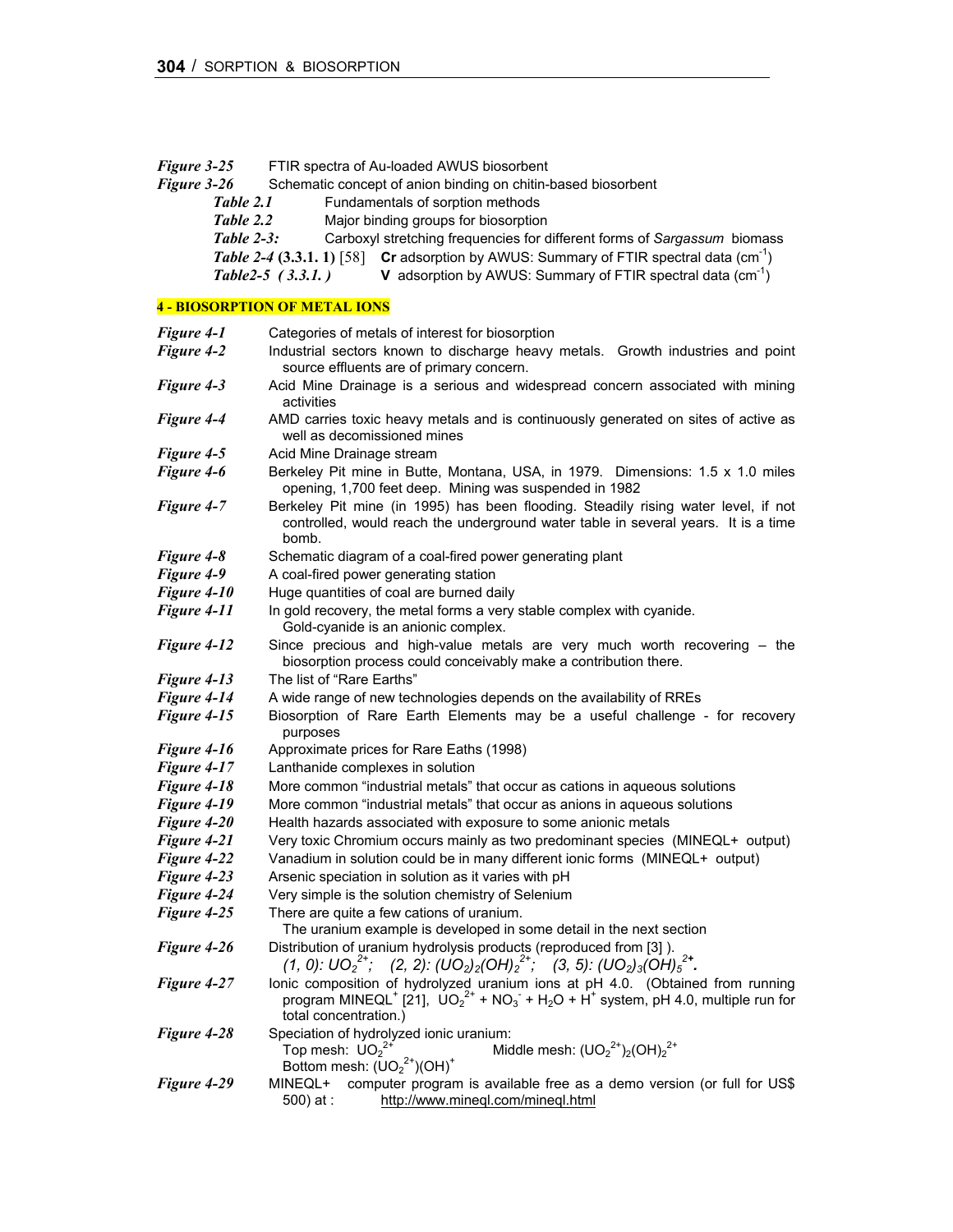*Figure 4-30* (repeated *Figure 4-22* ):Example of the MINEQL+ output graph for speciation of Vanadium in aqueous solution

| Table 4-1 | Persistent radionuclides more common in water                                                |  |  |
|-----------|----------------------------------------------------------------------------------------------|--|--|
| Table 4-2 | Surface Finishing Market Breakdown                                                           |  |  |
| Table 4-3 | Composition of Specific Metal Concentrations present in Station Waste<br>Stream vs in Nature |  |  |
| Table 4-4 | Some characteristics of rare earths [14]                                                     |  |  |
| Table 4-5 | Metal recovery priorization                                                                  |  |  |

#### **5 – SORPTION BY BIOMASS**

| Figure 5-1  | Which biomass ??                                                                                                                                                                             |  |  |  |  |
|-------------|----------------------------------------------------------------------------------------------------------------------------------------------------------------------------------------------|--|--|--|--|
| Figure 5-2  | Sugar-cane bagasse, abundant agricultural residue, has been tested for biosorption                                                                                                           |  |  |  |  |
| Figure 5-3  | Almond hulls are another "bio-residue"                                                                                                                                                       |  |  |  |  |
| Figure 5-4  | The units of a chitin polymer molecule                                                                                                                                                       |  |  |  |  |
| Figure 5-5  | Chitosan is deacetylated chitin                                                                                                                                                              |  |  |  |  |
| Figure 5-6  | General composition of crab shells                                                                                                                                                           |  |  |  |  |
| Figure 5-7  | There are tons of waste crab shells available                                                                                                                                                |  |  |  |  |
| Figure 5-8  | Binding of the anion on chitin or chitosan                                                                                                                                                   |  |  |  |  |
| Figure 5-9  | Abundance of seaweeds could be a beach problem                                                                                                                                               |  |  |  |  |
| Figure 5-10 | Sargassum growing in a patch by the shore                                                                                                                                                    |  |  |  |  |
| Figure 5-11 | Sargassum fluitans seaweed                                                                                                                                                                   |  |  |  |  |
| Figure 5-12 | Some brown macroalgae (seaweeds) of particular interest for their metal biosorption<br>capabilities                                                                                          |  |  |  |  |
| Figure 5-13 | Schematic representation of algal cell wall                                                                                                                                                  |  |  |  |  |
| Figure 5-14 | Major algal polysaccharides and their chemical groups of significance to biosorption                                                                                                         |  |  |  |  |
| Figure 5-15 | Sargassum is abundant in the warm seas around the globe. Sargassum vulgare,<br>accidentally imported from Japan, is now rapidly expanding on the coasts of<br>Europe from Norway to Portugal |  |  |  |  |
| Figure 5-16 | Cellulose is a linear polymer of glucose subunits. It is durable and the most<br>ubiquitous plant material                                                                                   |  |  |  |  |
| Figure 5-17 | Alginic acid is likely most amenable to biosorption due to the presence and<br>configuration of the guluronic acid moiety                                                                    |  |  |  |  |
| Figure 5-18 | Metallic cations can crosslink and gel alginic acid. The "egg-box" type of linking is<br>mainly in the region of guluronic acid blocks of the alginic acid molecule                          |  |  |  |  |
| Figure 5-19 | Molecular detail of the "egg-box" structure with with calcium crosslinking two<br>guluronic acid regions in alginate strands. Oxygen atoms involved in chelation are<br>marked by red dots.  |  |  |  |  |
| Figure 5-20 | L-Fucose units in fucoidan are predominantly 1,2 linked with some 1,3 and 1,4 links                                                                                                          |  |  |  |  |
| Figure 5-21 | Agar                                                                                                                                                                                         |  |  |  |  |
| Figure 5-22 | Sulphated polysaccharide (SPS) K-carrageenan                                                                                                                                                 |  |  |  |  |
| Figure 5-23 | The cell wall structure of gram-positive bacteria                                                                                                                                            |  |  |  |  |
| Figure 5-24 | The cell wall structure of gram-negative bacteria                                                                                                                                            |  |  |  |  |
| Figure 5-25 | Peptidoglycan is in bacterial cell walls                                                                                                                                                     |  |  |  |  |
| Figure 5-26 | Teichoic acid - a component of bacterial cell wall                                                                                                                                           |  |  |  |  |
| Figure 5-27 | Composition of one type of a fungal cell wall (Euascomycete)                                                                                                                                 |  |  |  |  |
| Figure 5-28 | The formula of glucuronic acid                                                                                                                                                               |  |  |  |  |
| Figure 5-29 | Some fungi of specific interest to biosorption                                                                                                                                               |  |  |  |  |
| Figure 5-30 | Some large-scale industrial uses of fungi                                                                                                                                                    |  |  |  |  |
| Figure 5-31 | Industrial fermentation plant                                                                                                                                                                |  |  |  |  |
| Table 5-1   | Biomolecules in different types of algae*                                                                                                                                                    |  |  |  |  |
| Table 5-2   | Composition of algal biopolymers*                                                                                                                                                            |  |  |  |  |
| Table 5-3   | Cell wall biomolecules in fungal biomass*                                                                                                                                                    |  |  |  |  |
| Table 5-4   | Composition of cell wall biopolymers in fungi and bacteria                                                                                                                                   |  |  |  |  |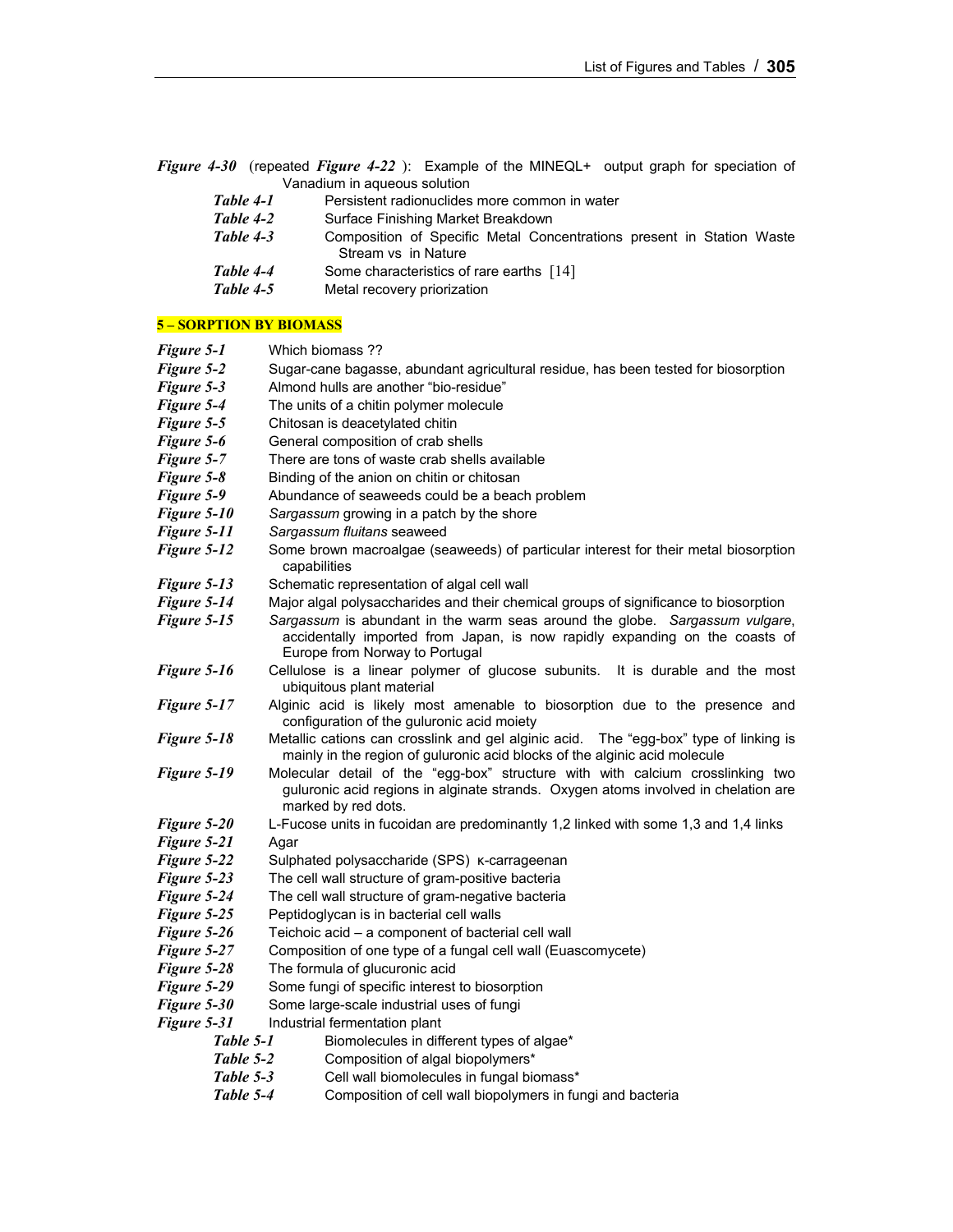#### **6 – EVALUATION OF SORPTION PERFORMANCE**

#### **6.1 –** SORPTION EQUILIBRIUM

| Figure 6.1-1            | Adsorption is different from ion exchange                                                                                                                                                                                                |  |  |  |  |
|-------------------------|------------------------------------------------------------------------------------------------------------------------------------------------------------------------------------------------------------------------------------------|--|--|--|--|
| Figure 6.1-2            | The sorbate uptake is obtained from its mass balance                                                                                                                                                                                     |  |  |  |  |
| Figure 6.1-3            | Typical single-sorbate isotherms. Which sorbent here is "better" ? Yellow or blue ?                                                                                                                                                      |  |  |  |  |
| Figure 6.1-4            | Langmuir model for the sorption isotherm                                                                                                                                                                                                 |  |  |  |  |
| Figure 6.1-5            | Brunauer-Emmett-Teller sorption isotherm model                                                                                                                                                                                           |  |  |  |  |
| Figure 6.1-6            | As an "external factor", pH has to become a "parameter" for the conventional<br>sorption isotherm plot                                                                                                                                   |  |  |  |  |
| <b>Figure 6.1-7</b>     | At low $C_f$ 's "A" is better than "B"                                                                                                                                                                                                   |  |  |  |  |
| Figure 6.1-8            | At high $C_f$ 's "B" is better than "A"                                                                                                                                                                                                  |  |  |  |  |
| Figure 6.1-9            | $q_{\text{max}}$ indicates the 'ultimate' performance                                                                                                                                                                                    |  |  |  |  |
| <b>Figure 6.1-10</b>    | Langmuirian "b" relates to affinity between the sorbent and the sorbate (often metal                                                                                                                                                     |  |  |  |  |
| ion considered here)    |                                                                                                                                                                                                                                          |  |  |  |  |
| <b>Figure 6.1-11</b>    | Relationship between Langmuirian $b$ and the equilibrium affinity constant $K$                                                                                                                                                           |  |  |  |  |
| <b>Figure 6.1-12</b>    | Relationship of Langmuirian and Ion-Exchange equilibrium constants (affinities)                                                                                                                                                          |  |  |  |  |
| <b>Figure 6.1-13</b>    | Experimental procedure for deriving the sorption isotherm                                                                                                                                                                                |  |  |  |  |
| Figure 6.1-6 (repeated) | pH is an external factor and it has to be controlled for standard isotherm<br>experiments - the final, equilibrium pH is the one that matters !                                                                                          |  |  |  |  |
| <b>Figure 6.1-14</b>    | For checking, the loaded sorbent solids can be analyzed too but it is usually more<br>complicated. If they could be completely eluted, the desorption liquid could then<br>be analyzed to make sure that the sorbate mass balance closes |  |  |  |  |
| <b>Figure 6.1-15</b>    | In the "tea-bag" experiment $C_i = C_f$                                                                                                                                                                                                  |  |  |  |  |
| <b>Figure 6.1-16</b>    | Example of "% Removal" screening                                                                                                                                                                                                         |  |  |  |  |
| <b>Figure 6.1-17</b>    | DANGER: The full isotherms do not follow a pattern                                                                                                                                                                                       |  |  |  |  |
| <b>Figure 6.1-18</b>    | Wrong conclusion about the sorbents !                                                                                                                                                                                                    |  |  |  |  |
| <b>Figure 6.1-18</b>    | "% Removal" is only for crude judgement                                                                                                                                                                                                  |  |  |  |  |
| Table 6-1               | Some sorption isotherm relationships                                                                                                                                                                                                     |  |  |  |  |
|                         | 6.2 - MULTI-SORBATE SORPTION EQUILIBRIUM                                                                                                                                                                                                 |  |  |  |  |
| Figure 6.2-1            | For binary metal sorption evaluation only the Equilibrium Final Concentrations must<br>be used                                                                                                                                           |  |  |  |  |
| Figure 6.2-2            | Do NOT use the $C_i$ of the second ion !!                                                                                                                                                                                                |  |  |  |  |
| Figure 6.2-3            | Correct plot but unlikely to be obtained from randomly generated experimental data                                                                                                                                                       |  |  |  |  |
| Figure 6.2-4            | Example of studying the effect of Cu on the uptake of Cd. Luckily, there are enough<br>same-parameter experimental data points to enable drawing of isotherm curves in<br>this example                                                   |  |  |  |  |
| Figure 6.2-5            | The performance of an equilibrium binary sorption system can be depicted by a 3-D<br>sorption isotherm surface replacing the simple one-metal sorption isotherm curve                                                                    |  |  |  |  |
| Figure 6.2-6            | Three different (metal) uptakes can be plotted                                                                                                                                                                                           |  |  |  |  |
|                         |                                                                                                                                                                                                                                          |  |  |  |  |

- *Figure 6.2-7* Each surface can be 'cut' by parallel 'isoconcentration planes' of the 'parameter' the second sorbate  $(^{2}C_{f})$
- *Figure 6.2-8* The isotherm surface 'cuts' then represent true sorption isotherm curves at a given concentration ( ${}^{2}C_{f}$ ) of the secondary sorbate (parameter)
- *Figure 6.2-9* RESULT: evaluation of the second metal presence on the uptake of the primary one:  $({}^1q) = f({}^2C_f)$ .
- *Figure 6.2-10* Vice versa: The effect of M1 on the uptake of M2
- 
- *Figure 6.2-11* A binary system sorption isotherm surface for the total metal uptake *Figure 6.2-12* A binary Fe-Cd biosorption system: The total uptake 3D plot and *Figure 6.2-12* A binary Fe-Cd biosorption system: The total uptake 3D plot and its 'cuts'. This configuration is not very informative. Look at the next two 3D diagrams.
- *Figure 6.2-13* A binary Fe-Cd biosorption system: The effect of Fe on Cd uptake by *Sargassum*
- *Figure 6.2-14* A binary Fe-Cd biosorption system: The effect of Cd on Fe uptake by Sargassum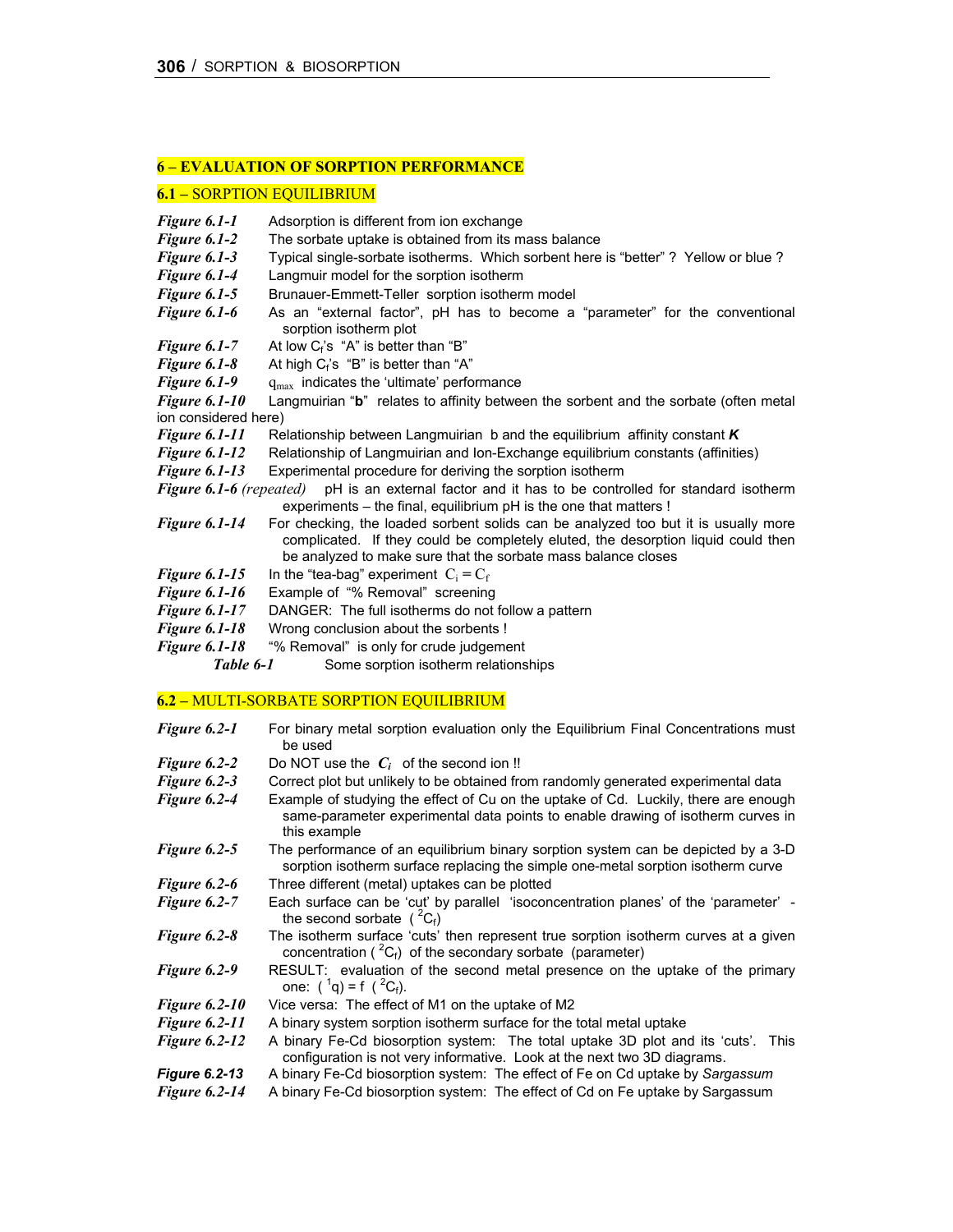#### *6.3 – MODELING OF EQUILIBRIUM SORPTION*

| Figure 6.3-1         | For approximating the binary metal biosorption isotherms in the 3D rendering a<br>simple model was used based on Langmuir isotherm                                                                                                                                                      |  |  |  |  |  |
|----------------------|-----------------------------------------------------------------------------------------------------------------------------------------------------------------------------------------------------------------------------------------------------------------------------------------|--|--|--|--|--|
| Figure 6.3-2         | Unsatisfactory curves result from unsmoothed and interpolated-only 3D isotherm<br>surface mesh plots of scattered experimental data. The smoothing of such surface<br>plot needs to be done just like for the usual experimental curve plotting                                         |  |  |  |  |  |
| Figure 6.3-3         | Some isotherm models for ideal sorption systems were introduced in Section 6.1.<br>Further outline of less simplistic models is in this Section                                                                                                                                         |  |  |  |  |  |
| Figure 6.3-4         | From the simplistic Langmuirian approach, modeling of equilibrium sorption<br>progresses to include multicomponent systems, ion exchange with different<br>stoichiometries, different binding sites and the key environmental factors (e.g. pH,<br>ionic strength)                      |  |  |  |  |  |
| Figure 6.3-5         | Conventional multicomponent Langmuir model with competing ionic species - case<br>(a). This one-site model reflects the 1:1 stoichiometry                                                                                                                                               |  |  |  |  |  |
| Figure 6.3-6         | This combined adsorption-ionex 2:1 stoichiometry requires development of a<br>composite model. The way the stoichiometry is perceived is important for the ease<br>of handling further work with the model and the calculations involved                                                |  |  |  |  |  |
| Figure 6.3-7         | Excess electrical energy possessed by ions due to their surrounding ion clouds is<br>responsible for the deviation of solutions of electrolytes from ideality. Therefore,<br>the activity of ions rather than the concentration should be considered                                    |  |  |  |  |  |
| Figure 6.3-8         | Inside a solid particle. However, a gel particle is likely too look and behave quite<br>differently. From the perspective of a very small species such as a simple metal<br>ion gel may be like water                                                                                   |  |  |  |  |  |
| Figure 6.3-9         | Electrical Double Layer: Gouy-Chapman model lacks the compact (cation) layer<br>assumption                                                                                                                                                                                              |  |  |  |  |  |
| <b>Figure 6.3-10</b> | Electrical Triple Layer: Stern-Grahame model                                                                                                                                                                                                                                            |  |  |  |  |  |
| <b>Figure 6.3-11</b> | Considering an ion exchange reaction with protons where $CM_{0.5}$ complexes are<br>formed                                                                                                                                                                                              |  |  |  |  |  |
| <b>Figure 6.3-12</b> | Considering an ion exchange reaction with protons where $C_2M$ complexes are<br>formed                                                                                                                                                                                                  |  |  |  |  |  |
| <b>Figure 6.3-13</b> | With two types of binding on either site: overall there could be either only adsorption<br>or only ion exchange - or a combination of the two. The functional groups could<br>be e.g. carboxyl and sulfate                                                                              |  |  |  |  |  |
| <b>Figure 6.3-14</b> | A two-site model considering pH (protons) and a divalent metal (modified 2:1<br>stoichiometry). The amounts of bound protons as well as of deposited metal can<br>be calculated. Note the units. Further development of the model is possible and it<br>is outlined in the next section |  |  |  |  |  |
| <b>Figure 6.3-15</b> | Example of an iterative calculation algorithm for a Donnan-based sorption model. An<br>explicit isotherm relationship of the type $q \sim f(C_f)$ is preferable for practical use and<br>iterations can be eliminated                                                                   |  |  |  |  |  |
| <b>Figure 6.3-16</b> | Algorithm of solving model equations without iteration                                                                                                                                                                                                                                  |  |  |  |  |  |
| <b>Figure 6.3-17</b> | Modeling work has been quite successful and continues                                                                                                                                                                                                                                   |  |  |  |  |  |
|                      |                                                                                                                                                                                                                                                                                         |  |  |  |  |  |

**Table 6.1-1** (repeated from Section 6.1) Some sorption isotherm relationships

# **6.4 -** EQUILIBRIUM MODEL WITH SOLUTION CHEMISTRY

alginic acid molecule

| Figure 6.4-1 | Speciation of hydrolyzed ionic uranium :   |                                                                                                          |
|--------------|--------------------------------------------|----------------------------------------------------------------------------------------------------------|
|              |                                            | Top mesh: $UO_2^{2^+}$ ; Middle mesh: $(UO_2^{2^+})_2(OH)_2^{2^+}$ ; Bottom mesh: $(UO_2^{2^+})(OH)^+$ ; |
|              | <b>Figure 6.4-2</b> (repeated Figure 5-19) | Uranium assumes several ionic forms in solution                                                          |
|              | <b>Figure 6.4-3</b> (repeated Figure 5-19) | Molecular detail of the "egg-box" structure with with                                                    |
|              |                                            | calcium crosslinking two guluronic acid regions in alginate strands. Oxygen atoms                        |

*Figure 6.4-4* (repeated *Figure 5-18*) Metallic cations can crosslink and gel alginic acid. The

"egg-box" type of linking is mainly in the region of guluronic acid blocks of the

involved in chelation are marked by red dots.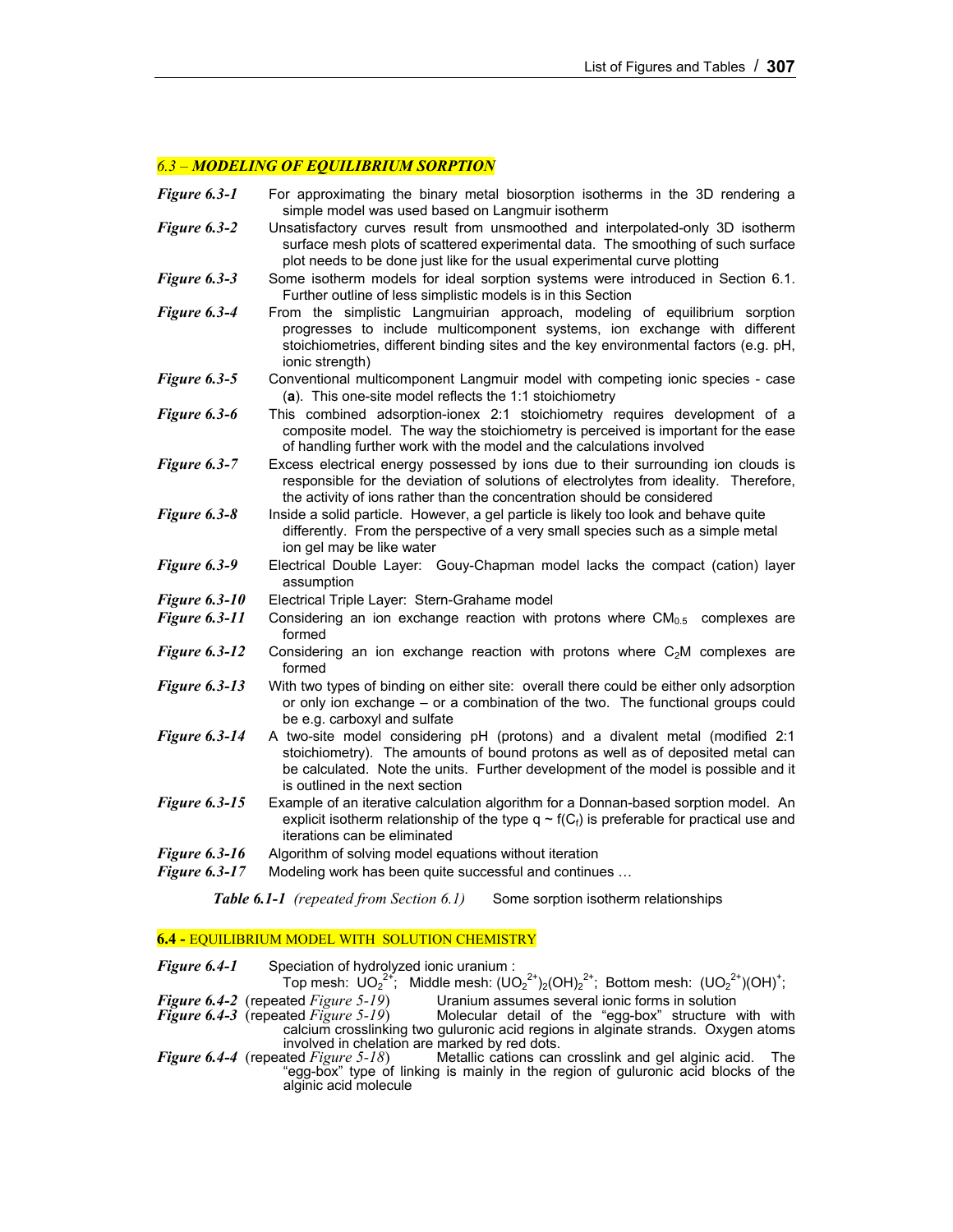| <b>Figure 6.4-1</b> (repeated) | Speciation of hydrolyzed ionic uranium : |  |
|--------------------------------|------------------------------------------|--|
|                                |                                          |  |

|                    | Top mesh: $UO_2^{2+}$ ; Middle mesh: $(UO_2^{2+})_2(OH)_2^{2+}$ ; Bottom mesh: $(UO_2^{2+})(OH)^+$ ;                                                                                                                                                                           |
|--------------------|--------------------------------------------------------------------------------------------------------------------------------------------------------------------------------------------------------------------------------------------------------------------------------|
| Figure 6.4-5       | Comparison of experimental uranium isotherms and HIEM calculations at different<br>solution pH levels                                                                                                                                                                          |
| Figure 6.4-6       | Uranium sorption isotherm surface. Solution pH $2.5 - 4.0$ , U concentration $0.0 - 6.0$<br>mmol/L. (*) Experimental data points; (mesh) HIEM model                                                                                                                            |
| Figure 6.4-7       | Influence of pH on uranium sorption at fixed uranium equilibrium concentrations.<br>( $\bullet$ ) U <sub>f</sub> = 6.0 (mmol/g); ( $\triangle$ ) U <sub>f</sub> = 4.0 (mmol/g); ( $\bullet$ ) U <sub>f</sub> = 2.0 (mmol/g);<br>$(\blacksquare) \bigcup_{f} = 0.5$ (mmol/g); ) |
| <b>Table 6.4-1</b> | Calculation results from equation (6.4-27) and equation (6.4-28), pH 4.0                                                                                                                                                                                                       |
| <b>Table 6.4-2</b> | Calculation results from equation (6.4-27) and equation (6.4-28), pH 2.8                                                                                                                                                                                                       |
| <b>Table 6.4-3</b> | Comparison of [X] calculated with real and approximate $\gamma_i$ (pH 2.5)                                                                                                                                                                                                     |
| <b>Table 6.4-4</b> | Comparison of [X] calculated with real and approximate $\chi$ (pH 4.0)                                                                                                                                                                                                         |
| <b>Table 6.4-5</b> | HIEM model parameters (for uranium)                                                                                                                                                                                                                                            |

# 6.5 - BIOSORPTION BATCH DYNAMICS

| Figure 6.5-1         | The sorption batch takes time to come to the equilibrium.                                                      |
|----------------------|----------------------------------------------------------------------------------------------------------------|
|                      | Since the sorption reactions are inherently fast, it is mainly the mass transfer<br>limitation that we observe |
| Figure 6.5-2         | End-point titration of the uranium batch sorption system (pH 4.0)                                              |
| Figure 6.5-3         | End-point titration of the Cd batch sorption system (pH 4.0).                                                  |
| Figure 6.5-4         | There is a relatively small influence of agitation speed on uranium biosorption<br>dynamics                    |
| Figure 6.5-5         | There is a relatively small influence of agitation speed on cadmium biosorption<br>dynamics                    |
| Figure 6.5-6         | Influence of biomass particle size on uranium biosorption rate                                                 |
| Figure 6.5-7         | Influence of biomass particle size on cadmium biosorption rate                                                 |
| Figure 6.5-8         | Influence of formaldehyde cross-linking on cadmium biosorption rate                                            |
| Figure 6.5-9         | Cd biosorption rate and proton release rate at pH 4.0.                                                         |
|                      | (A): Two stages of cadmium biosorption rate                                                                    |
| <b>Figure 6.5-10</b> | Modelling uranium concentration-time profiles at different solution pH values                                  |
| <b>Figure 6.5-11</b> | Modelling cadmium concentration-time profiles at different solution pH values                                  |
| <b>Figure 6.5-12</b> | Numerical simulated end-point titration volume profile                                                         |
| <b>Figure 6.5-13</b> | Desorption rate of cadmium from metal-laden Sargassum biomass                                                  |
| <b>Table 6.5-1</b>   | The regressed diffusion coefficients $D_e$ (cm <sup>2</sup> /sec)                                              |

# **7 – SORPTION PROCESS PRINCIPLES**

| Figure 7-1        | Concentration gradient is the driving force for sorption and also biosorption                                                                     |
|-------------------|---------------------------------------------------------------------------------------------------------------------------------------------------|
| Figure 7-2        | For process applications an optimum balance is sought between $\Delta p$ and particle<br>mass transfer                                            |
| Figure 7-3        | The fixed-bed sorption column system alternates columns for continuous flow<br>operation.                                                         |
| Figure 7-4        | Fluidized-bed biosorption system is not the best utilization of the reactor volume                                                                |
| Figure 7-5        | The reactor/contactor performance is usually judged at a steady state. Perfect mixing<br>(homogeneous contents) is considered.                    |
| Figure 7-6        | With an infinite number of mixed stages the system only theoretically approaches the<br>fixed-bed sorption column performance                     |
| <b>Figure 7-7</b> | Countercurrent operation requires a solid-liquid separation (usually seives or<br>settling) between stages to isolate coarsely granulated sorbent |
| <b>Figure</b> 7-8 | All three phenomena act in time and space                                                                                                         |
| Figure 7-9        | As a result of the three sorption phenomena a dynamic transfer zone develops in the<br>continuous-flow fixed-bed sorption column                  |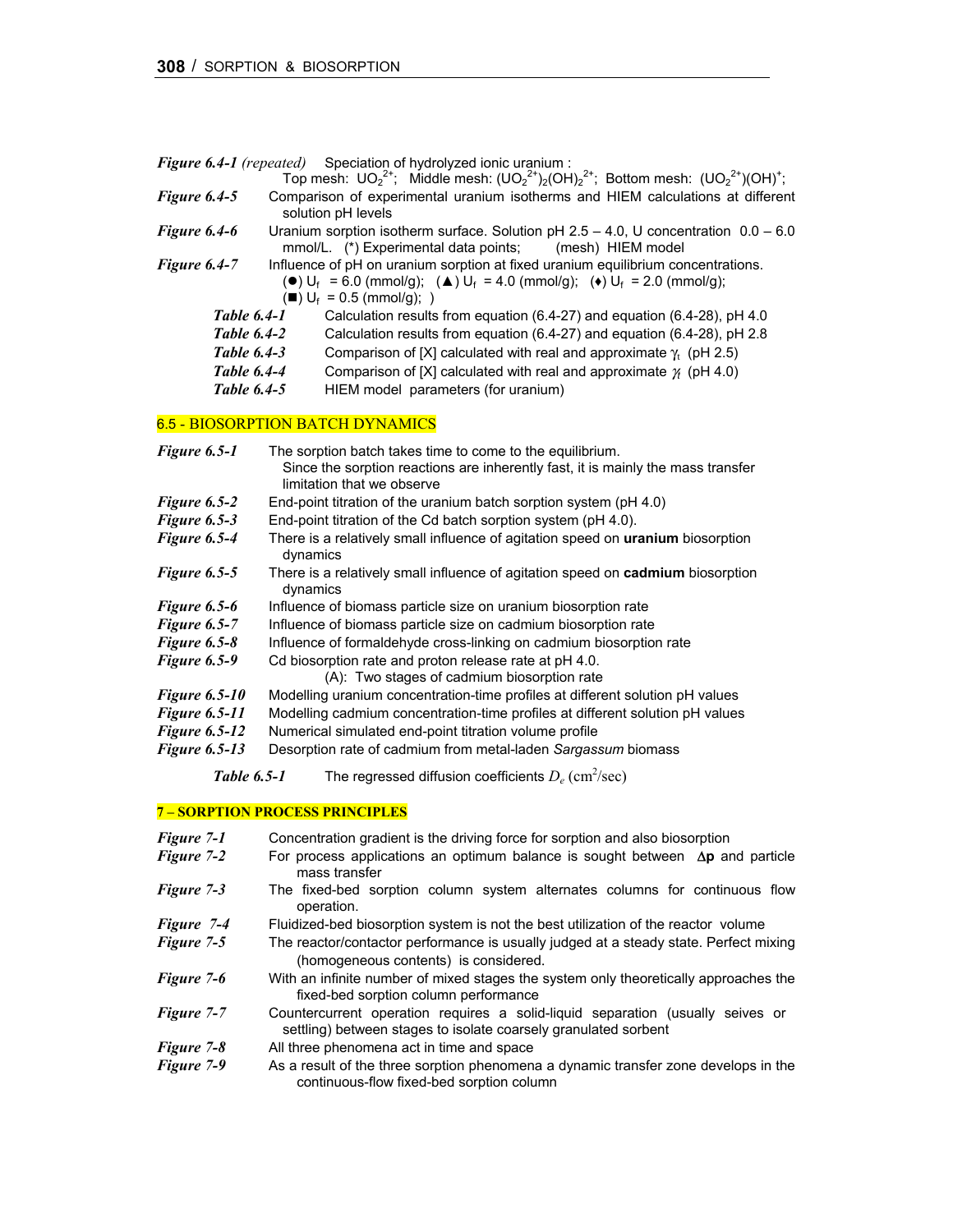| Figure 7-10     | The column is gradually saturating at the $C_i = C_f$ The transfer (partial saturation)<br>zone moves through the column as it is getting exhausted.                                                                      |
|-----------------|---------------------------------------------------------------------------------------------------------------------------------------------------------------------------------------------------------------------------|
| Figure 7-11     | Column Breakthrough Point and Service Time                                                                                                                                                                                |
| Figure 7-12     | A steeper (sharper) breakthrough curve means better utilization of the sorbent in the<br>column                                                                                                                           |
| Figure 7-13     | The equilibrium ion-exchange behavior, as characterized by the isotherm, is<br>eventually reflected in the column sorption performance                                                                                    |
| Figure 7-14     | The "sharpening zone" is shortening as it proceeds slowly in time through the<br>column                                                                                                                                   |
| Figure 7-15     | The "broadening zone" is expanding in length as it proceeds slowly in time through<br>the column                                                                                                                          |
| Figure 7-16     | This summarizes graphically the behavior of the 2 types of transfer zones: the<br>sharp zone is gradually shrinking, while the broad zone is expanding as they<br>proceed slowly in time through the sorption column      |
| Figure 7-17     | Other sorbates in the system may cause "A" :<br>1) to leave the column faster with an early breakthrough as compared to its pure<br>system;<br>2) to "overshoot" as its exit concentration exceeds its feed concentration |
| Figure 7-18     | The column exit concentration overshoot behavior in a mixed-sorbate system: The<br>sorbate with the lowest affinity for the given sorbent exits first and overshoots<br>most                                              |
| Figure 7-19     | Dynamic sorption behavior reflects the complex regime in the sorption column. This<br>makes the optimal column design quite a challenge.                                                                                  |
| Figure 7-20     | Example of a hypothetical biosorption effluent treatment plant design specifications                                                                                                                                      |
| Figure $7-21$ : | Schematic flowchart of a biosorption plant for treating electroplating wastewater                                                                                                                                         |
| Figure $7-22$ : | Example of a possible full-scale biosorption plant installation                                                                                                                                                           |

# **8 – COLUMN PERFORMANCE MODELING**

| <b>Figure 8.1-1</b> | What used to be called a "theoretical approach" can nowadays go a long way and it<br>is essential for optimal process design and operation                                                                                                                             |
|---------------------|------------------------------------------------------------------------------------------------------------------------------------------------------------------------------------------------------------------------------------------------------------------------|
| Figure 8.1-2        | Apart from intra-particle mass transfer, fluid flow properties represent the most<br>significant factor affecting the performance of a sorption column                                                                                                                 |
| <b>Figure 8.1-3</b> | Powerful computer-based numerical methods are now easily available for solving the<br>model equations                                                                                                                                                                  |
| Figure 8.1-4        | Some basic models used for estimating the sorption column performance. Several<br>will be discussed in more detail in this Chapter                                                                                                                                     |
| <b>Figure 8.1-5</b> | Experimental points and breakthrough curves generated by <b>IMPACT</b> simulation<br>program for a column with Sargassum fed with an equimolar 3-metal mixture [7]                                                                                                     |
| <b>Figure 8.2-1</b> | While the ECM neglects all the mass transfer, eventually affecting the breakthrough<br>curve shape, it is useful for multi-component mixtures: predicting the sorbate<br>outlet sequences and concentration overshoots as well as the sorption column<br>service time. |
| Figure 8.2-2        | Plateaus and Transitions considered in the column for the purpose of the ECM<br>calculations                                                                                                                                                                           |
| Figure 8.2-3        | Proportionate-pattern or gradual transition developing in the sorption column with<br>time                                                                                                                                                                             |
| Figure 8.2-4        | Constant-pattern or abrupt transition developing in the sorption column with time<br>(EC Model)                                                                                                                                                                        |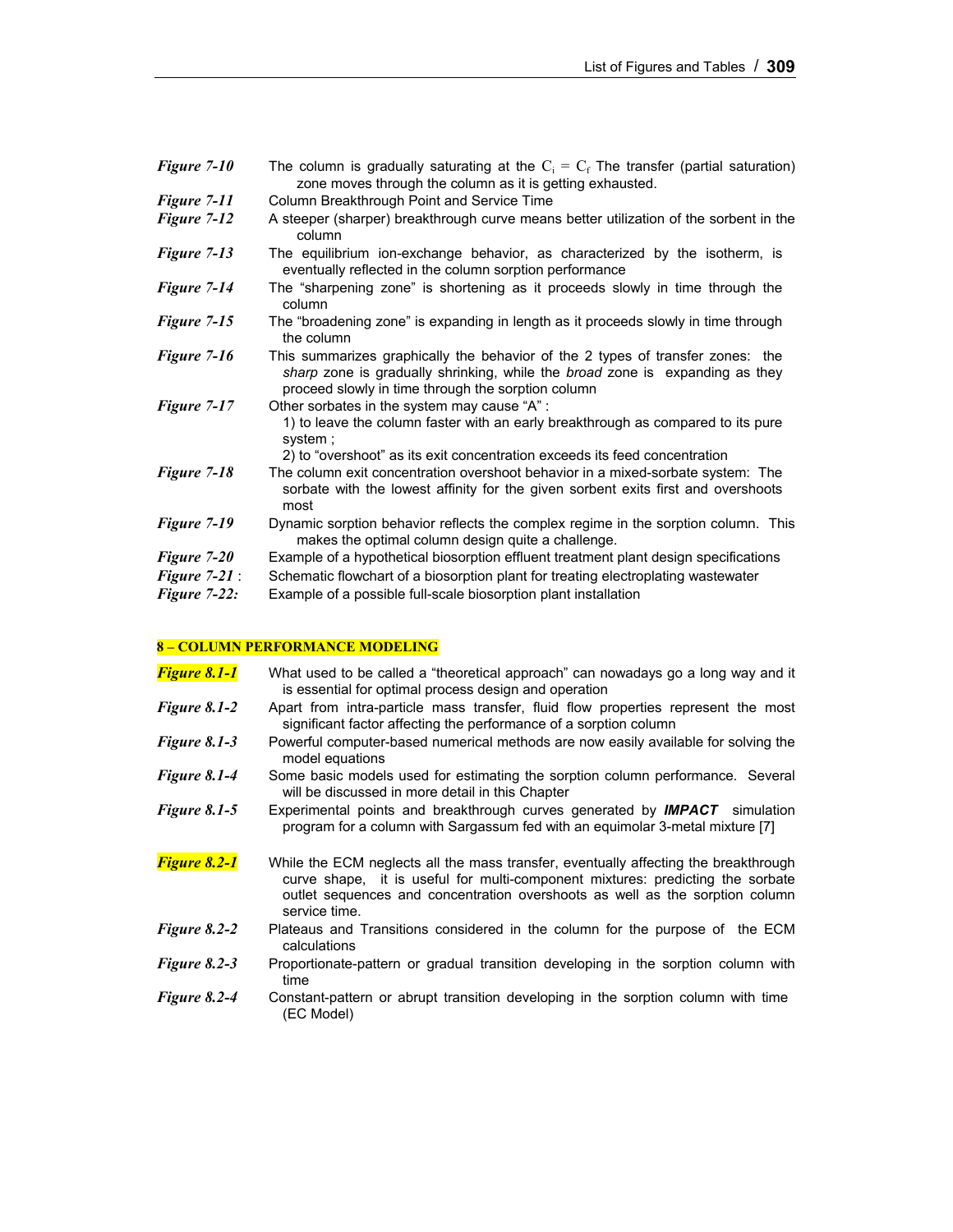| Figure $8.2-5$                                                                                                                                                   | The ECM plot layout                                                                                                                                                                                             |
|------------------------------------------------------------------------------------------------------------------------------------------------------------------|-----------------------------------------------------------------------------------------------------------------------------------------------------------------------------------------------------------------|
| Figure 8.2-6<br>Figure 8.2-7                                                                                                                                     | Algorithm for computer solution of equations (8.2-4,9,10)<br>Example of Plateaus and Transitions in the ECM plot for column performance<br>evaluation                                                           |
| Figure 8.2-8                                                                                                                                                     | A typical column effluent concentration overshoot caused by competitive ion<br>exchange                                                                                                                         |
| <b>Figure 8.2-9:</b>                                                                                                                                             | A: component with $a (+)$ slope transition;<br>$C:$ component with a $(-)$ slope transition                                                                                                                     |
| Figure 8.2-10a                                                                                                                                                   | Compounds A and C on B-form biosorbent                                                                                                                                                                          |
| <b>Figure 8.2-10b</b>                                                                                                                                            | Compounds A and B on C-form biosorbent                                                                                                                                                                          |
| Figure $8.2$ -10 $c$                                                                                                                                             | Compounds B and C on A-form biosorbent                                                                                                                                                                          |
| Figure 8.1-11a                                                                                                                                                   | Affinity of Fe <cu and="" concentration="" cu="" fe:="" fe<br="" higher="" is="" much="" of="" than="" that="" the="">overshoots and breaks through earlier !</cu>                                              |
| <b>Figure 8.2-11b</b>                                                                                                                                            | Affinity of Zn <cu and="" concentration="" cu="" higher="" is="" much="" of="" than="" that="" the="" zn:="" zn<br="">overshoots earlier!</cu>                                                                  |
| Figure $8.2$ -11c                                                                                                                                                | Affinity of Cd <cu and="" cd="" concentration="" cu:<br="" is="" lower="" much="" of="" than="" that="">Cd<br/>overshoots earlier !</cu>                                                                        |
| Figure 8.2-11d                                                                                                                                                   | Affinity of Zn <cu, and="" cd="" concentration="" higher="" is="" much="" no<br="" of="" than="" that="" the="" zn:="">overshoot!</cu,>                                                                         |
| <b>Figure 8.2-12</b>                                                                                                                                             | Analysis of concentration overshoots for columns packed with B-sorbent fed with A<br>and C (A=Cu; C=Ca).                                                                                                        |
| <b>Figure 8.2-13a</b>                                                                                                                                            | A sorption column effluent concentration history predicted by the ECM                                                                                                                                           |
| <b>Figure 8.2-13b</b>                                                                                                                                            | Experimental effluent concentration history. A Ca-biomass column treating a<br>(Cu+Cd+Zn) metal mixture                                                                                                         |
| <b>Figure 8.2-14</b>                                                                                                                                             | Comparison of Zn breakthrough from 4-component and 2-component sorption<br>systems                                                                                                                              |
| Table 8.2-1 Ion Exchange Equilibrium Constatnts for Metals with Sargassum Biomass<br>Table 8.2-2 Evaluating a biosorption process to treat heavy metal pollution |                                                                                                                                                                                                                 |
|                                                                                                                                                                  |                                                                                                                                                                                                                 |
| <b>Figure 8.3-1</b>                                                                                                                                              | The powerful MTM requires the knowledge or estimate of the sorbate diffusion<br>coefficient(s) and the equilibrium reaction parameters.                                                                         |
| Figure 8.3-2                                                                                                                                                     | Dimensionless ion exchange isotherm diagram                                                                                                                                                                     |
| Figure 8.3-3                                                                                                                                                     | Suitable equilibrium models need to be established (Chapter 6 or from the literature)                                                                                                                           |
| Figure 8.3-4                                                                                                                                                     | The dimensionless groups used in the MTM                                                                                                                                                                        |
| Figure 8.3-5                                                                                                                                                     | Prediction of the Ca-biomass sorption column service time by the MTModel. Done<br>for the Zn breakthrough in a (Cu+Cd+Zn) system                                                                                |
| Figure 8.3-6                                                                                                                                                     | Theoretically, N different mass transfer coefficients and 3(N-1) equations are<br>necessary when N sorbates are considered                                                                                      |
| <b>Figure 8.3-7</b>                                                                                                                                              | The ECM procedure can assist in simplifying a multisorbate sytem into a binary<br>system that can be handled by the MTM                                                                                         |
| <b>Figure 8.4-1</b>                                                                                                                                              | Response of the uranium column outlet concentration to the step function in the<br>column inlet (switch to distilled water).<br>$(F = 175 \text{ ml/h}, V_{bed} = 280 \text{ ml}, \text{bisor}$ bent = 22.64 g) |
| Figure 8.4-2                                                                                                                                                     | Comparison of experimental uranium and Mass Transfer Model calculated<br>breakthrough curves for protonated Sargassum biomass                                                                                   |
| Figure 8.4-3<br>Figure 8.4-4                                                                                                                                     | Residuals of experimental and the Mass Transfer Model calculated uranium<br>breakthrough curve<br>Process modeling ideally proceeds in a spiral to obtain good predictions of system                            |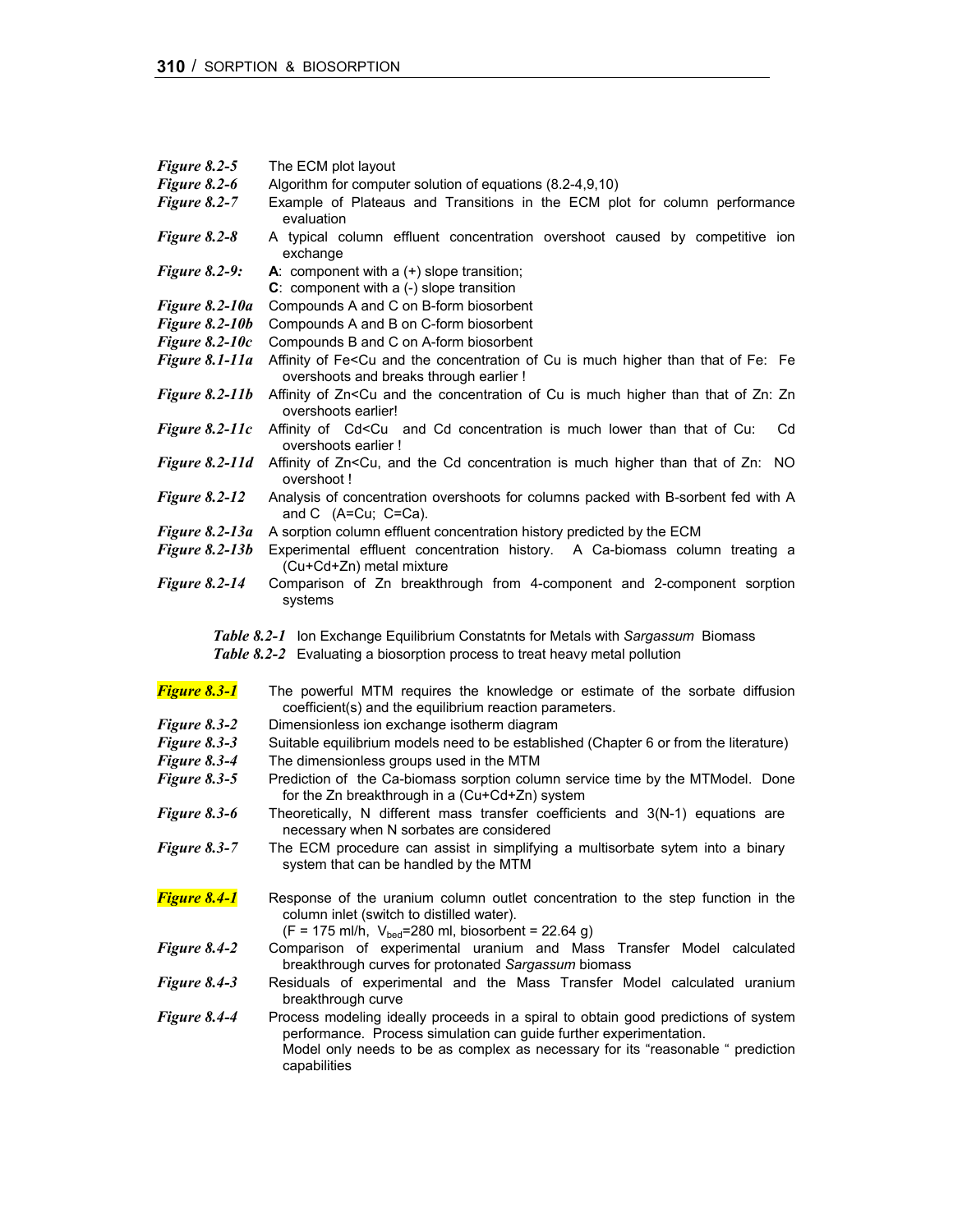# **9 – BIOSORBENT MATERIAL PREPARATION**

| Figure 9-1  | Granulation of the biosorbent is essential for its effective application in a sorption<br>process                                                                                                                                                       |
|-------------|---------------------------------------------------------------------------------------------------------------------------------------------------------------------------------------------------------------------------------------------------------|
| Figure 9-2  | Cheap biomass raw material comes from two major sources: as industry waste or an<br>ocean-based natural and renewable resource                                                                                                                          |
| Figure 9-3  | Seaweeds represent plentiful and renewable biomass that could be collected and/or<br>propagated                                                                                                                                                         |
| Figure 9-4  | Formulating a sorbent means striking a balance between the "micro" and "macro"<br>considerations                                                                                                                                                        |
| Figure 9-5  | A sorbent particle has to be sturdy, rigid and easily penetrable by the sorbate<br>compound                                                                                                                                                             |
| Figure 9-6  | We want to quantify and to be able to also manipulate the sorption particle properties                                                                                                                                                                  |
| Figure 9-7  | Formulated and processed granules need to be tested and characterized                                                                                                                                                                                   |
| Figure 9-8  | Formulating a sorbent means striking a balance between the "micro" and "macro"<br>considerations                                                                                                                                                        |
| Figure 9-9  | A number of types of chemical treatment aims at improving different aspects of<br>biosorbents                                                                                                                                                           |
| Figure 9-10 | Active biosorbent material is "embedded" in a permeable substance making up the<br>particle                                                                                                                                                             |
| Figure 9-11 | Permeability and durability of the encapsulating membrane may be a problem                                                                                                                                                                              |
| Figure 9-12 | Both procedures reinforce the particle but may result in diminished sorption<br>performance                                                                                                                                                             |
| Figure 9-13 | There are many crosslinking procedures - they invariably represent chemical<br>interferences in the particle that must already be in existence                                                                                                          |
| Figure 9-14 | FA crosslinking takes place in 2 stages                                                                                                                                                                                                                 |
| Figure 9-15 | UFA crosslinking with DMU does a different job and yields byproducts                                                                                                                                                                                    |
| Figure 9-16 | A generalized schematic flowchart of biomass processing into sorbent granules                                                                                                                                                                           |
| Figure 9-17 | When biosorbent undergoes chemical treatment there are always chances that its<br>performance may suffer                                                                                                                                                |
| Figure 9-18 | Fluidization and agglomeration is involved in both granule-making processes that are<br>highly empirical                                                                                                                                                |
| Figure 9-19 | The sorption column breakthrough curve AND the pressure drop are the most<br>important continuous-flow sorption process characteristics and<br>operating<br>parameters                                                                                  |
| Figure 9-20 | The optimum compromise has to be sought between the column mass transfer<br>performance and its operating pressure drop                                                                                                                                 |
| Figure 9-21 | Ideally, NO granulation would need to be done. Sargassum biosorbent has been<br>such a case                                                                                                                                                             |
| Figure 9-22 | Performance of every sorption process depends directly on the preparation of the<br>sorbent                                                                                                                                                             |
| Figure 9-23 | Formulation of biosorbent materials for application has to be carefully considered,<br>optimized and the sorption performance examined after each treatment or<br>procedure                                                                             |
| Figure 9-24 | Opposite to the uptake (sorption), DESORPTION is an important study area leading<br>to regeneration of the sorbent and to the eventual recovery of sorbate                                                                                              |
| Figure 9-25 | In equilibrium batch desorption studies, residual uptake of the sorbate (here at low<br>pH) could distort the desorption results and conclusions                                                                                                        |
| Figure 9-26 | A high-concentration peak of uranium exited the experimental column upon low-pH<br>(pH 1.2) desorption wash                                                                                                                                             |
| Figure 9-27 | Single-component desorption:<br>YELLOW: High and narrow elution peak is desirable for desorption particularly when<br>the eluate is to be further processed (recovery !).<br>BLUE: Low, flat and trailing elution peak is a sign of desorption problems |